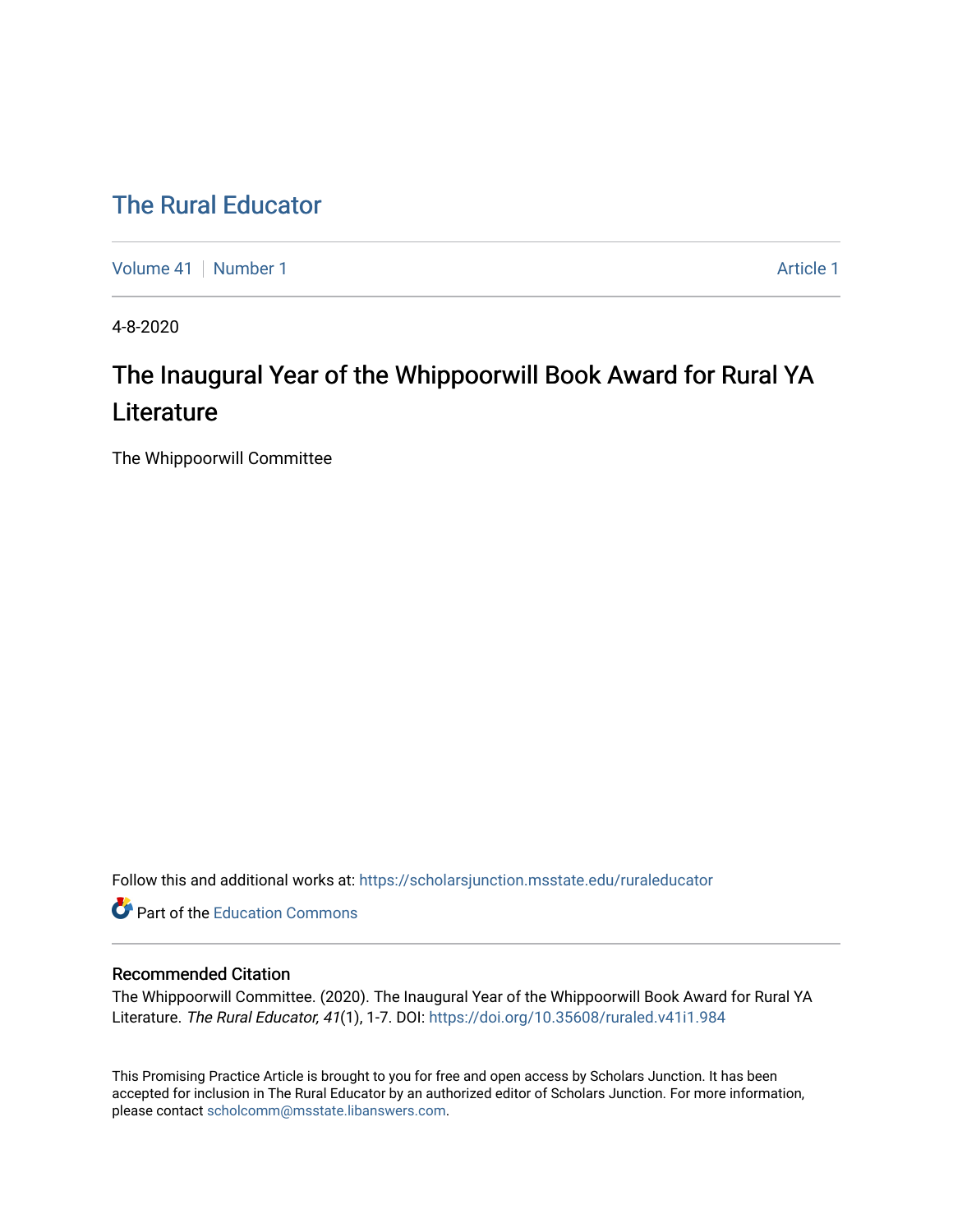# **The Inaugural Year of the Whippoorwill Book Award for Rural YA Literature**

# **The Whippoorwill Committee: Jennifer Sanders, Jill Bindewald, Devon Brenner, Karen Eppley, Kate Kedley, Nick Kleese, Natalie Newsom, Stephanie Short**



Narratives about American public education often focus on urban settings and the needs of urban students. Similarly, the government bases decisions about school consolidation and

pedagogy on research from urban and suburban communities (Eckert & Alsup, 2015; Tieken, 2014). However, a large number of children live and attend school in rural America: one-fourth of American public schools are rural, and one-fifth of our students attend these schools (Showalter, Klein, Johnson, & Hartman, 2017). Although rural is certainly not synonymous with deficit, rural students and families do face similar social, economic, and educational challenges as their urban counterparts (Eckert & Alsup, 2015; Showalter, Klein, Johnson, & Hartman, 2017). This population deserves focused attention on their specific needs and settings.

Media and popular culture are laden with deficit stereotypes of rural people and places, including stories of small town "deprivation and decline" and "backwoods, backwater, and backward" folk or romanticized depictions of "uncomplicated simplicity," quaint farm-towns, and easy-living (Tieken, 2014, p.7). In addition, Howley and Howley (2010) note that "rural schools are the principal institutions in which young people learn authoritatively to leave rural places" (p.46). Often, well-intending teachers and administrators encourage students to leave their community for "a better life," contributing to the rural flight epidemic. Eckert and Alsup (2015) address the need for teachers to reflect on the stereotypes and prejudices that they may bring into their rural classrooms, whether they are from rural communities themselves or migrate in and out of rural spaces. They work with educators who have articulated "how they moved past the prejudice that they brought with them – preconceived and negative notions of rural people, rural schools, and rural

communities – in order to become part of the community in which they teach… creating and pulling on connections made with rural geography through cowboy poetry, with rural community history and current events, with rural perspectives on hunting," and so on  $(p, x)$ . It is essential to develop explicit counternarratives among educators and with youth about the value in their places and the opportunities to sustain or grow their communities.

Young adult (YA) literature is one place where educators can find such counternarratives or stories depicting multiple, diverse perspectives on rurality, because narratives are a way of knowing the world – a way of making sense of our lived experiences (Bruner, 1990; Short, Lynch-Brown, & Tomlinson, 2018). Our social and cultural worlds shape narratives, and reciprocally, narratives also serve to shape our worlds themselves (DeVitt, 2004). Therefore, it is vital for rural youth (as well as all children) to have literature reflecting their diverse identities and geographies. Additionally, when those narratives are problematic, youth need the skills for critically interpreting and responding to the stories and for creating new narratives.

As teacher educators who taught in rural schools in South Carolina and Florida, we wondered how rural people and places were depicted in contemporary YA literature. When we searched for YA novels that authentically represented rural people and places, we had difficulty finding quality books or recommendation sites. Thus, the Whippoorwill Award for Rural Young Adult Literature emerged as our social action project: to provide classroom teachers with a curated list of high-quality literature with which they can facilitate critical conversations about rurality with their students. Award books must meet the general criteria for excellence in YA literature in its genre. In addition, the literature should portray the values of rural spaces, knowledge, cultures, and histories; represent rural places without overly romanticizing or denigrating them; have an indepth treatment of rural issues, rural sustainability, and/or rural concerns; and contribute to diverse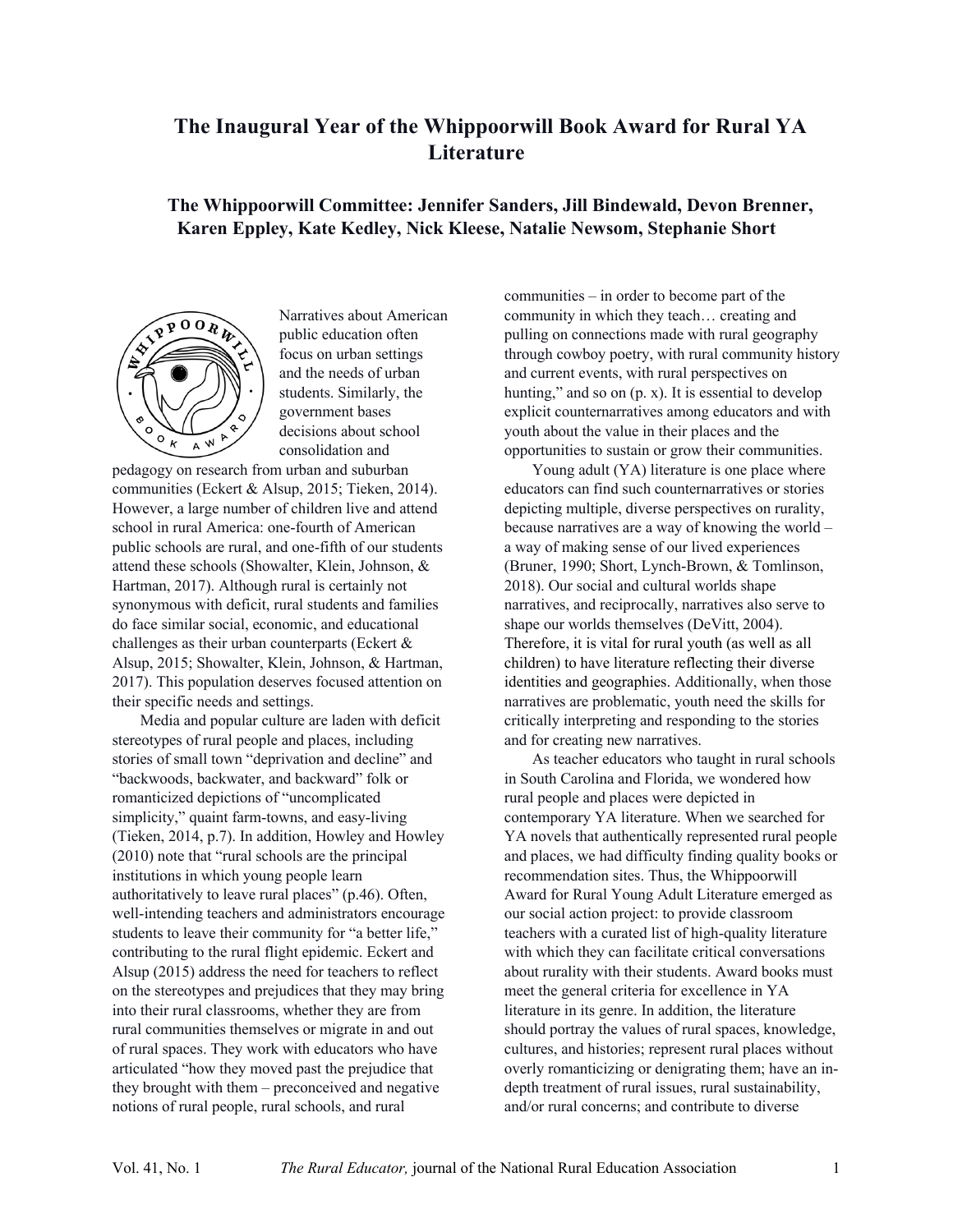representations of people and places. Award titles portray characters and settings accurately and authentically and avoid stereotypes of rural people and places by representing the complexities of the situation, problem, and/or people.

Though these books offer multiple and diverse perspectives on rurality as individual texts and as a set, we recommend that teachers read them with their students through a critical literacy lens. Critical literacy goes beyond critical thinking to interrogate dominant narratives privileged by uncritical readings or acceptance of the text and "correct," literal interpretations often contained in curriculum materials (McDaniel, 2004). Because of the New Criticism movement, English teachers often lead students in reading the text for "objective" meaning rather than searching out the meanings motivated by the author's worldview, the socio-cultural-historical context, and the intended audience. No one text or story can capture all the experiences and voices related to a topic, culture, or social issue, so noticing those gaps and seeking out multiple voices is a powerful practice for understanding others and our world. Critical literacy involves analyzing each of the meanings uncovered to identify inequality, imbalances in power, missing or marginalized identities, and hegemonic ideologies within the text (Mills, 2016). With each book annotation in this article, we have provided critical literacy questions that illuminate marginalized or missing voices from the text, nudge students to consider varied perspectives, or ponder ways the books can spur students into social action.

The official Whippoorwill Award criteria are as follows:

- 1. The book meets general criteria for excellence in young adult literature in its genre. For example, it addresses universal truths, problems, topics, or issues; leaves a lasting impression or has an enduring quality; utilizes interesting and unique language, style, and/or wordplay; writing is appropriate for a young adult audience of ages 12-18.
- 2. The literature portrays the value of rural spaces, knowledges, cultures, and histories.
- 3. The literature represents the reality of rural places without overly romanticizing or denigrating a place.
- 4. The literature portrays characters and settings accurately and authentically in terms of physical characteristics, social and economic

statuses, intellectual abilities, and other human attributes.

- 5. The literature has an in-depth treatment of issues related to rurality, rural sustainability, and/or rural concerns.
- 6. The literature avoids stereotypes of rural people and places by representing the complexities of the situation, problem, and/or people.
- 7. The literature contributes to the body of diverse YA literature by providing

representations of diverse people and places. Below, we provide a brief review of each of the

ten 2019 award-winning titles, along with questions to use in secondary

classrooms to facilitate critical conversations with students.

If you or your library purchase copies of these books and would like to put the Whippoorwill award



seal on the covers, please contact us at jenn.sanders10@okstate.edu or jbindew@okstate.edu for award seals. Include your name and mailing address, and we'll ship you the decals!



**Barzak, Christopher. (2018).** *The gone away place.* **New York, NY: Alfred A. Knopf. 289 pgs.**

In this tragically beautiful story of a tornado wiping away her small, Ohio town and her closest friends, Ellie struggles through survivor's guilt, repressed grief, and encounters with trapped

spirits waiting to be released into the afterlife. She saw it happen; she watched from the lighthouse as the tornado ripped through town and exploded the high school, with her friends inside. While trying to play the "I'm fine" game with herself, Ellie sees the ghosts of friends who died but are trapped in a foggy haze that lingers over the town. Eventually, Ellie stumbles upon the ability to help them tell their final story and transition to the afterlife peacefully. Author Christopher Barzak skillfully depicts the depths of despair and grief that a mid-Western, rural community grapples with after tornadoes devastate their families and homes. (JS)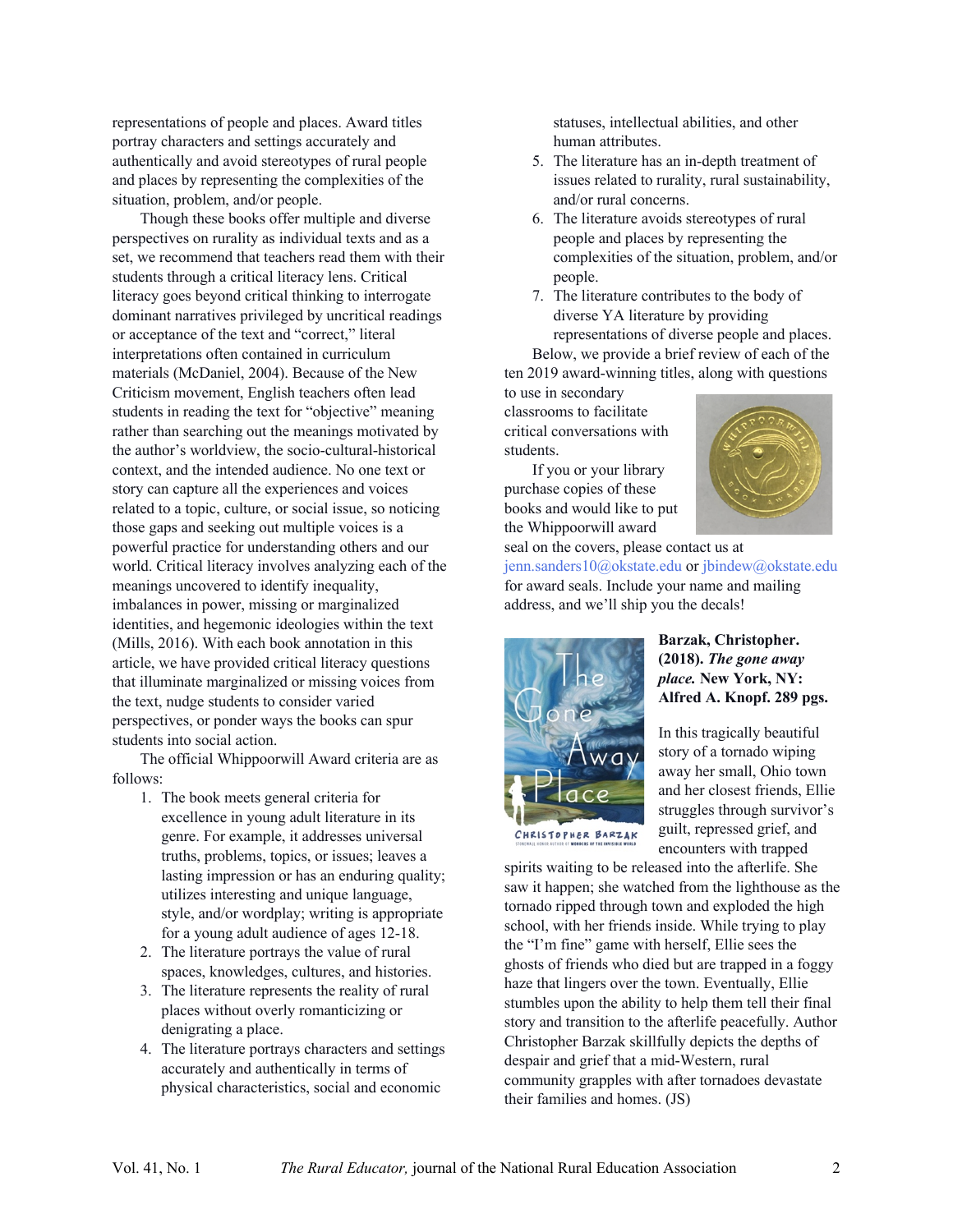Critical literacy questions for classroom conversations:

- The characters in this story have different perspectives on the afterlife, including Japanese traditional beliefs about spirits. What are the different beliefs on death and the afterlife within your family, your friend group, or your classmates? How can we respect and appreciate these different beliefs?
- When a natural disaster strikes a region or community, what are the unique obstacles that remote or rural places face to receiving emergency aid and long-term assistance for recovery? (Perhaps consider places like New Orleans, Louisiana; Puerto Rico; Moore, Oklahoma; and Haiti and the challenges they faced after natural disasters.) How might families with low incomes or who live in poverty be at risk in these situations?



#### **Bowles, David. (2018).** *They call me Guero: A border kid's poems***. El Paso, TX: Cinco Puntos Press. 105 pgs.**

Guero is a seventh-grade boy learning to navigate the tough and beautiful worlds of being a borderland kid, with "a foot on either bank" of the Rio Grande. In short, vivid poems,

David Bowles lets readers experience the jab of intraracial prejudice, the joys of a group of friends (all named Bobby) with whom Guero can be his nerdy self, and the multifaceted nature of Mexican-American cultural identities. Readers familiar with the "borderland" or "valley" region of the Texas-Mexico divide will find resonance in the landscape descriptions, the folklore, and the ways of being conveyed in this book, and those from other regions will experience an important view of rurality through Guero's life, family, and Mexican-American culture.  $(JS)$ 

Critical literacy questions for classroom conversations:

- How is this rural borderland community similar to or different from what you picture when you think of "rural?" How is it similar to or different from your community?
- In this story, different images of patriotism and national identity are presented: Guero's mom chooses to keep her Mexican

citizenship and not become an American citizen; Guero's grandfather served in the military and has a deep reverence for America; at the border, the family's national identity is implicitly questioned. What are the different perspectives in this story on national identity? Whose voices are unheard? What other perspectives are important to consider?

● Why would Guero be teased or admired for having lighter skin than many of his family members or classmates? What advantages might he receive from having lighter skin? What challenges might he face? Why do these prejudices exist?



#### **Cajoleas, Jimmy. (2018).** *The good demon.* **New York, NY: Amulet Books. 306 pgs.**

This gothic tale is set in a place unlike any other, where everyone seems suspiciously rich or poor. An evil history of colonization, the Trail of Tears, a town fire, a Civil War Hospital, and KKK Marches

haunts the town, and Clare must unravel its secrets to find the One Wish Man, the only person who can give Clare her demon back. The demon came into her life when she lost her father to drug addiction at age five and was her best friend until the preacher and his son exorcised her. Her one wish is to get her demon back. While she searches for her Only, Clare discovers what it means to live independently of the demon, showing the readers to look within themselves to discover their metaphorical demons and eradicate them to reach true freedom. (JB)

Critical literacy questions for classroom conversations:

- What histories can be told about your place, both good and bad?
- What other ways can people gain power and money other than by magic? Do you notice anything about the ways they gain this power that is similar or different from the characters in the novel?
- Is there someone or something you know (an actual person, business, or substance) who/that may claim to be helping others, but who/that is really harming them?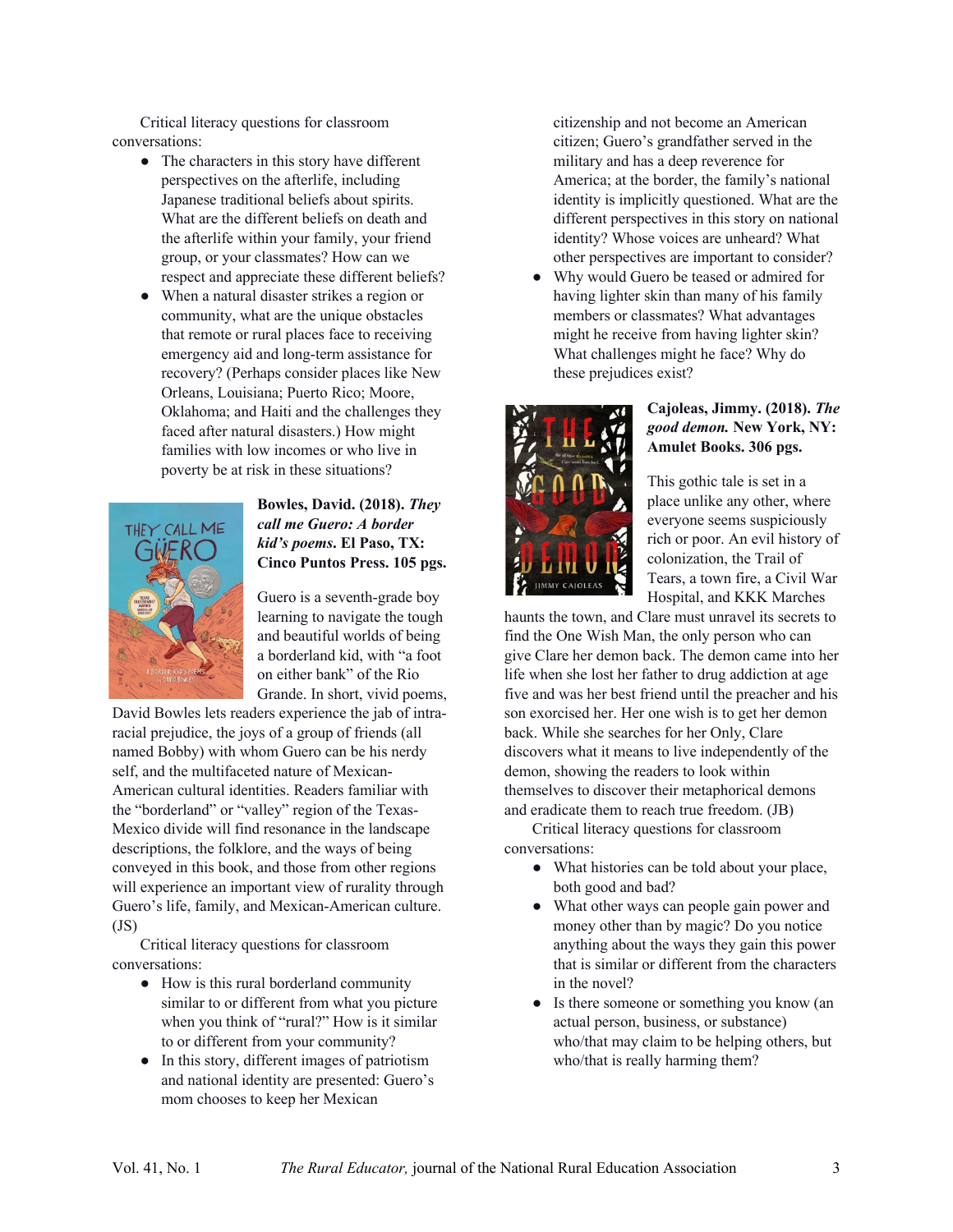

## **Gainsworth, Eric. (2018).**  *Give me some truth***. New York, NY: Levine, 403 pgs.**

One teen longs to leave the Tuscarora Reservation for the city, hoping the upcoming Battle of the Bands can be his ticket out. Another teen has just moved back from the city, working with her mother

and sister to sell beadwork to tourists. As Carson and Magpie grow closer together throughout Eric Gainsworth's engaging, highly-textured, and popculture saturated *Give Me Some Truth*, they also grow more active in their resistance to a local, racist restaurateur. These teen activists and artists offer readers two first-person Native perspectives into daily and ongoing tensions and joys of life on the reservation. They grapple with leaving or staying, family pressures and supports, and the global goingson that provides consistent windows into the musical landscape of the 1980s. (NEK)

Critical literacy questions for classroom conversations:

- Gainsworth's illustrations revise classic rock album iconography. What do these revisions make you think about the pop culture industry? How would you revise them to make a statement about your identities?
- How do Carson and Magpie's respective voices reveal different perspectives on gender? Indigenous identity? Sexuality?
- How are Carson and Magpie's thoughts about their small town similar to and different from your own? What about your identities and experiences impact these comparisons?



#### **Callendar, Kheryn. (2018). Hurricane child. New York, NY: Scholastic. 214 pgs.**

Caroline is twelve years old and was born during the middle of a hurricane on a small Caribbean island in the U.S. Virgin Islands. She takes a water taxi to school on the main island of St. Thomas.

Her mother left her one day and never returned, her teacher and classmates are not kind to her, and Caroline sees people who no one else can see, but

Caroline is full of love. Caroline's friend Kalinda gives her the confidence to stand up to the school bullies, and eventually, Caroline confides in Kalinda regarding both her missing mother and the spirits she can see watching from a distance. After Caroline discovers a secret about their teacher, Kalinda decides to help Caroline find her mother. Through this process, Caroline realizes the love she has for Kalinda may be more than friendship and learns that love and relationships have many complexities, but some feelings are more welcome than others. (KEK)

Critical literacy questions for classroom conversations:

- How does the Caribbean island setting challenge your definition of what it means to live in a rural area?
- Whose stories are typically left out of rural texts, and how does this book (or how doesn't this book) fill that gap?
- How does Caroline understand her love for her mom and Kalinda? What drives that love? How does Caroline understand love with the pain of rejection, especially relative to her mom and Kalinda?



#### **DiCamillo, Kate. (2018).**  *Louisiana's way home***. Somerville, MA: Candlewick Press. 240 pgs.**

Readers first meet gentle, soft-spoken, insightful Louisiana in the first book of DiCamillo's trilogy. Set in rural Florida and Georgia, book two is Louisiana's

story. Forced to find her way, Louisiana leaves behind her beloved Beverly, Raymie, and, eventually, Granny. *Louisiana's Way Home* speaks to young readers about issues such as poverty, mental health, loss, and resilience as they manifest in Louisiana's life. Adult readers are at once inspired by Louisiana's "grit," outraged at the adults who failed her, and inspired by those who pick her up. But this book was not written for adults. DiCamillo engages her child reader honestly but never overwhelms. She firmly refuses to evoke the rural idyll and, instead, lets Louisiana herself tell readers exactly how things have come to be for her and Granny. At the end of the story, like Louisiana, we are left with questions but are hopeful about her future. (KEE)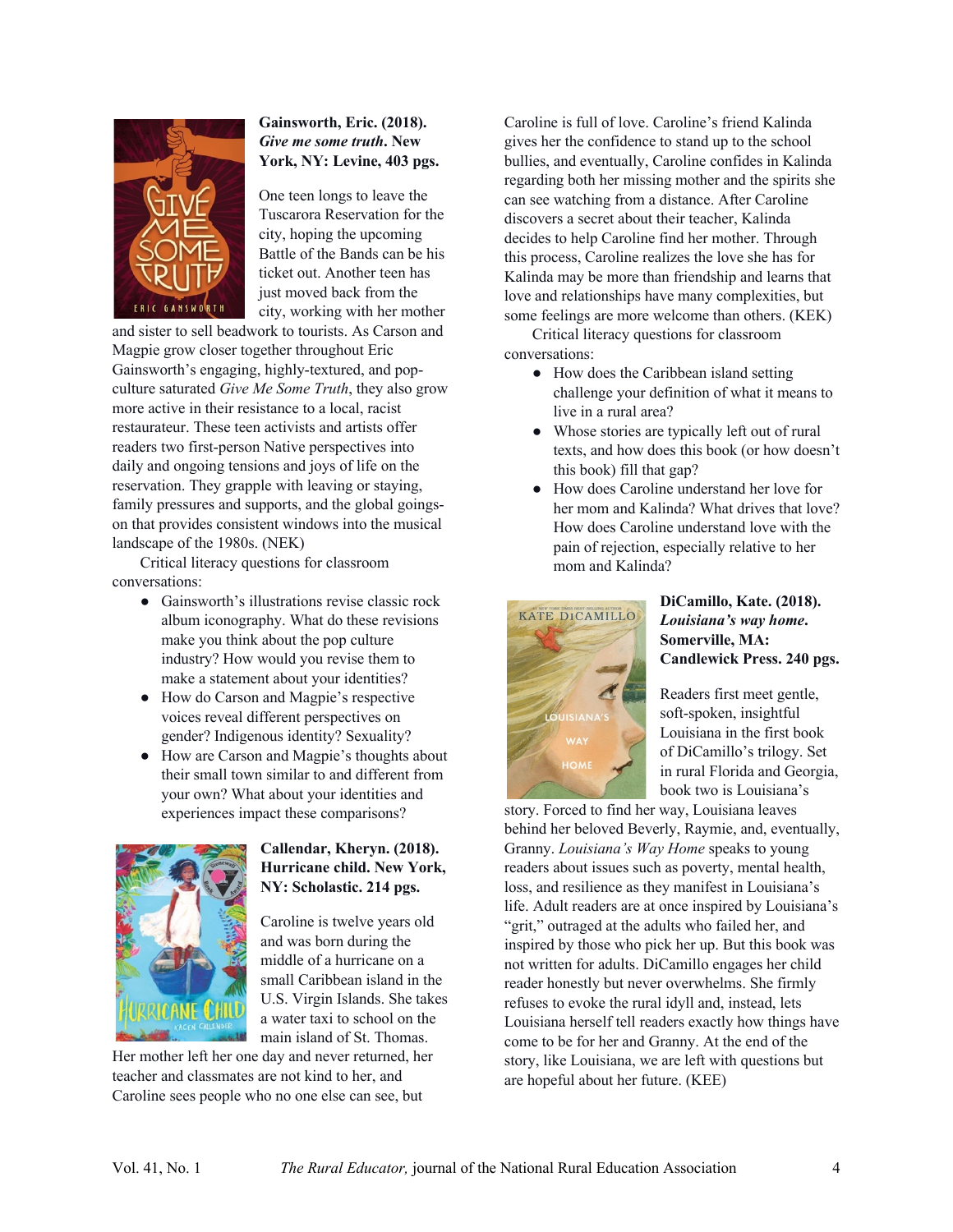Critical literacy questions for classroom conversations:

- What do you think are some of the most important things to know about Louisiana?
- In what ways is Louisiana able to take control of her life? At various points in the story, what obstacles prevent her from taking control?
- What do you think Louisiana wants from the adults in her life? Why are they or aren't they able to provide what she wants and needs?



**Nesbet, Anne. (2018).** *The orphan band of Springdale***. Somerville, MA: Candlewick Press. 435 pgs.** 

Set in 1941, this book follows Augusta Neubronner, whose father, a fugitive German labor organizer, puts her on a bus to the rural town of

Springdale, Maine, and suddenly leaves to escape the police. Gusta arrives alone to live with family she does not know and must navigate a world that revolves around the local dairy wars, patriotic health certificates, and newfound cousins. Gusta discovers that her uncle was hurt while working at the local mill and is now disabled, unemployed, and unable to afford the surgery he needs. Inspired by hearing her father talk about the union's commitment to the working man, Gusta decides to help her family however she can. This book balances the small battles of a fifth-grade girl's life, such as new eyeglasses and class bullies, with larger ideas of the role of labor unions, the importance of family, and what it means to be a "real" American. (NN)

Critical literacy questions for classroom conversations:

- In what ways do the characters Molly Gowen, Georges Thibodeau, and Mr. Bertmann represent perspectives on what it means to be a "real" American?
- How does the characterization of Mr. Kendall and Mr. Neubronner help the reader understand the text's central idea about the importance of labor unions?
- How does Nesbet explore the perspective of outsiders through the following characters: Josie, Aunt Marion, Mr. Bertmann, and

Augusta? How do these characters defy the status quo, and how does the author's treatment of their otherness reveal themes in the book?



### **Simon, T. R. (2018).** *Zora and me: The cursed ground***. Somerville, MA: Candlewick, 205 pgs.**

"There are two kinds of memory," begins T.R. Simon's *Zora and Me: The Cursed Ground*. One is the "ordinary kind," and the other is deeper, "rooted in the things you live with, the

land you live on, the history of where you belong." In the sequel to the John Steptoe Award-winning *Zora and Me*, Carrie's friendship with a young Zora Neale Hurston continues as they unravel long silent secrets about the history of Eatonville, Florida, the first all-Black township in the United States. Simon provides middle-grade readers with a nuanced contemplation of slavery's lasting effects on rural land ownership, the symbolic power of whiteness, and the forced removal of the Seminole peoples from the land. Eloquent and poignant, *The Cursed Ground* grants rural educators ample opportunities to discuss race, place, colonization, and language, as well as how these historical forces continue to affect the present. (NEK)

Critical literacy questions for classroom conversations:

- What are some of the long untold stories that Carrie and Zora come to hear? Why weren't these stories told before?
- Who all has claims to the land around Eatonville? What are their reasons?
- In what ways did this novel make you think differently about the histories of your rural place? Or your relationship to that place?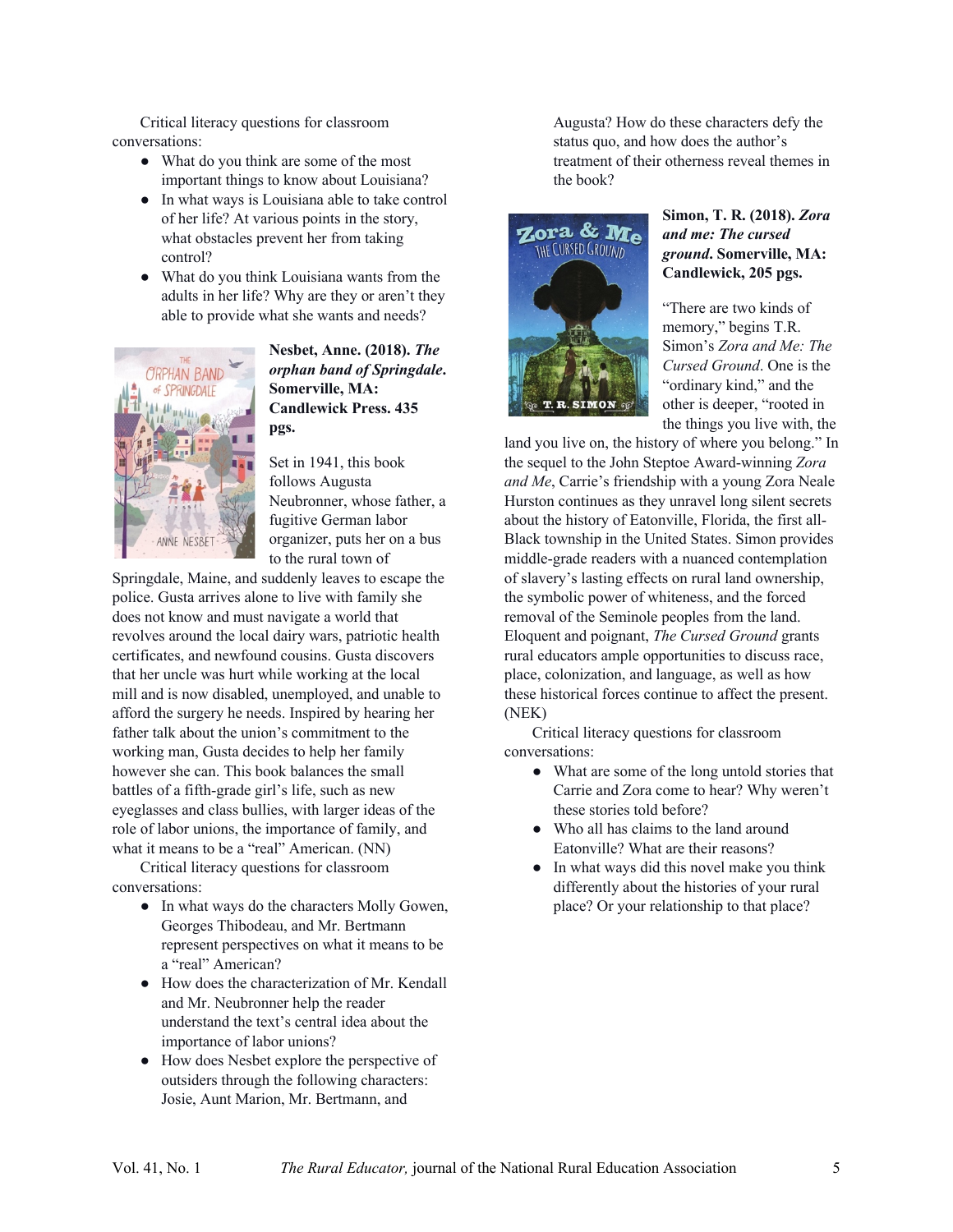

### **Smibert, A. (2018).** *Bone's gift: Ghosts of ordinary objects***. Honesdale, PN: Boyds Mills Press. 249 pgs.**

After finding an anonymous note, "The gift killed your mother" (p. 26), Bone searches for the contradictory meaning of the word *gift.* She learns that "gift" took her mother's life,

just as she starts to realize her own gift and the responsibility that it precipitates. *Bone's Gift* displays the fluid complexity of society in an Appalachian mining town in the 1940s, the comfort of place, and the fear of complacency that such comfort can affect. Even while weaving the fantasy of clairvoyant gifts into the story, Smibert depicts the fullness of Appalachia to life through her obvious acquaintance with and dimensional descriptions of place, characters that feel familiar, and language that is realistic enough without being contrived or stereotypical. (SMS)

Critical literacy questions for classroom conversations:

- In *Bone's Gift*, Bone's father does not want her to know about the clairvoyant gifts her mother's family possesses and tries to prevent her grandmother and uncle from telling Bone about them. Would it have been better for her to know about the gifts before discovering her gift, despite her father's wishes, and why?
- This story shows a dependence between individualism and collectivism and the need to practice and use individual gifts to benefit one's family and community. What individual talent or gift do you possess and practice that is sought out collectively by your family or those around you, and why do people seek you out for that talent/gift? Or what talent or gift do you want to develop that could be of benefit to your community or family?
- Interwoven in the story, formal and informal forms of education are shown to be central to

perfecting one's abilities and gifts. For the talent or gift, you just thought of, what are some informal and/or formal ways you educate yourself in developing this gift?

● How might the storyline in this book change if Bone's mother was still living?



#### **Vawter, Vince. (2018).**  *Copyboy***. North Mankato, MN: Capstone Editions. 233 pgs.**

Set mostly in the bayous of southeastern Louisiana in 1965, *Copyboy* takes readers on an adventurous journey from Memphis to the mouth of the Mississippi River. Victor has just graduated

from high school with plans to spend the months before college working as a newspaper copyboy. But he must first honor the last request of his mentor and friend, Mr. Spiro, to spread his ashes at the mouth of the Mississippi. This sequel to Vawter's 2014 Newbery Honor Book *Paperboy* depicts the adventures and hazards that confront Victor; his new friend, Philomene, the smart and brave boat captain; and her Cajun family. Victor and Philomene stare down Hurricane Betsy and consider what it means to live lives tied to the land in the face of a changing economy and climate. (DB)

Critical literacy questions for classroom conversations:

- Philomene needs to decide whether to stay with her family and become a boat captain or head off to college. What would you do? What are the pros and cons of each decision? How would her community and family be affected by each choice?
- How would this book be similar or different if it were set in modern-day instead of 1965?
- Victor makes some big decisions for his life at the end of the summer. How does the place he visits impact his sense of himself and his possibilities for the future?